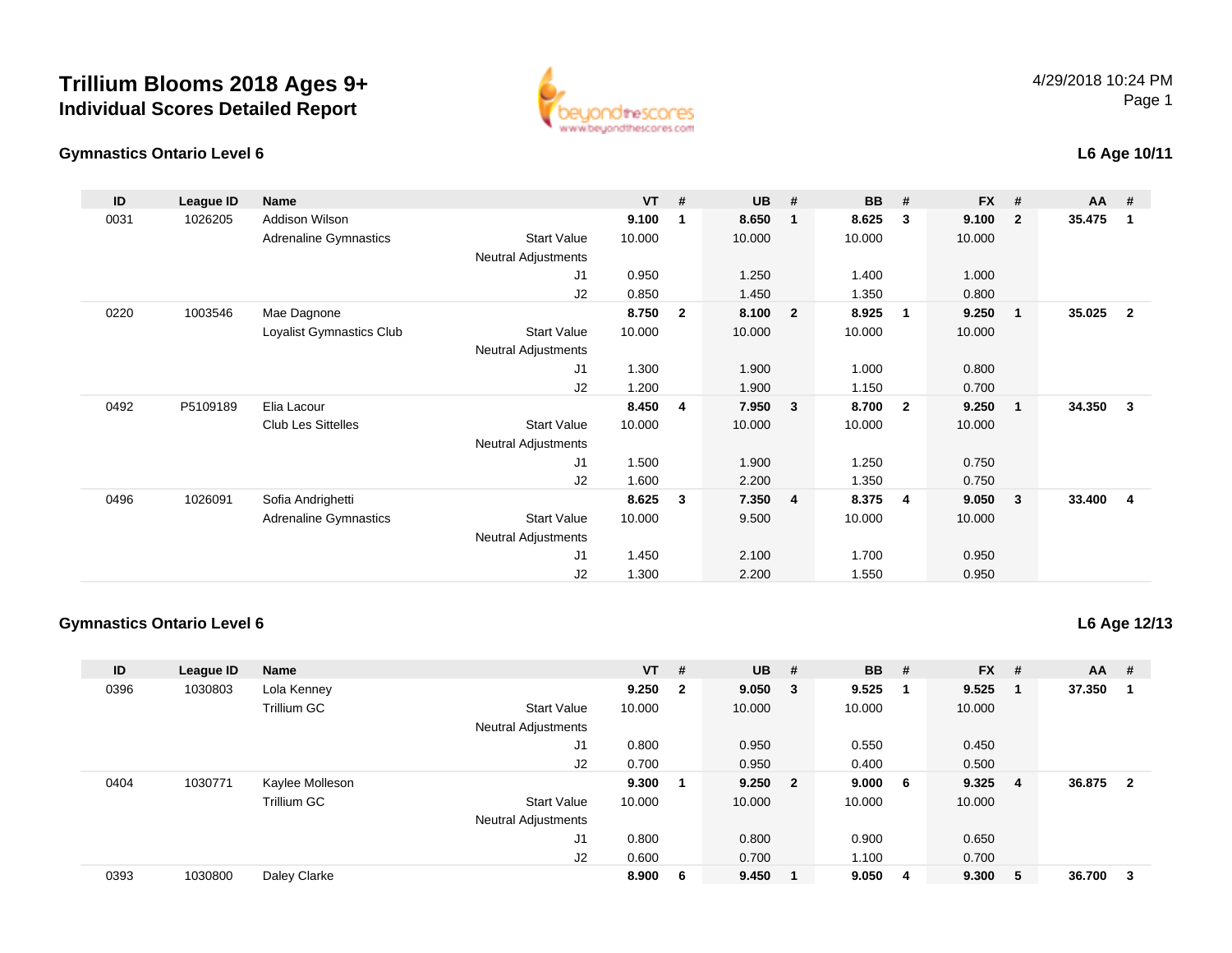

|      |          | <b>Trillium GC</b>        | <b>Start Value</b>         | 10.000 |                | 10.000 |                | 10.000 |                | 10.000 |                         |        |                         |
|------|----------|---------------------------|----------------------------|--------|----------------|--------|----------------|--------|----------------|--------|-------------------------|--------|-------------------------|
|      |          |                           | <b>Neutral Adjustments</b> |        |                |        |                |        |                |        |                         |        |                         |
|      |          |                           | J1                         | 1.000  |                | 0.550  |                | 0.850  |                | 0.750  |                         |        |                         |
|      |          |                           | J <sub>2</sub>             | 1.200  |                | 0.550  |                | 1.050  |                | 0.650  |                         |        |                         |
| 0394 | 1030801  | Alexandra Duggan          |                            | 9.075  | 4              | 9.000  | 4              | 9.025  | 5              | 9.400  | $\overline{\mathbf{3}}$ | 36.500 | $\overline{\mathbf{4}}$ |
|      |          | Trillium GC               | <b>Start Value</b>         | 10.000 |                | 10.000 |                | 10.000 |                | 10.000 |                         |        |                         |
|      |          |                           | <b>Neutral Adjustments</b> |        |                |        |                |        |                |        |                         |        |                         |
|      |          |                           | J1                         | 0.900  |                | 1.000  |                | 1.000  |                | 0.550  |                         |        |                         |
|      |          |                           | J2                         | 0.950  |                | 1.000  |                | 0.950  |                | 0.650  |                         |        |                         |
| 0044 | 1014536  | Isabel Mooney             |                            | 9.175  | $\mathbf{3}$   | 8.450  | 6              | 9.300  | $\mathbf{2}$   | 9.475  | $\overline{\mathbf{2}}$ | 36.400 | $-5$                    |
|      |          | <b>Brockville</b>         | <b>Start Value</b>         | 10.000 |                | 10.000 |                | 10.000 |                | 10.000 |                         |        |                         |
|      |          |                           | <b>Neutral Adjustments</b> |        |                |        |                |        |                |        |                         |        |                         |
|      |          |                           | J1                         | 0.850  |                | 1.450  |                | 0.700  |                | 0.450  |                         |        |                         |
|      |          |                           | J2                         | 0.800  |                | 1.650  |                | 0.700  |                | 0.600  |                         |        |                         |
| 0490 | P6241358 | Sophie Cote               |                            | 8.975  | 5              | 8.625  | 5              | 8.950  | $\overline{7}$ | 9.300  | $-5$                    | 35.850 | 6                       |
|      |          | <b>Club Les Sittelles</b> | <b>Start Value</b>         | 10.000 |                | 10.000 |                | 10.000 |                | 10.000 |                         |        |                         |
|      |          |                           | Neutral Adjustments        |        |                |        |                |        |                |        |                         |        |                         |
|      |          |                           | J1                         | 1.050  |                | 1.450  |                | 1.000  |                | 0.700  |                         |        |                         |
|      |          |                           | J2                         | 1.000  |                | 1.300  |                | 1.100  |                | 0.700  |                         |        |                         |
| 0042 | 1014554  | Darah Barkley             |                            | 8.750  | $\overline{7}$ | 8.400  | $\overline{7}$ | 9.075  | $\mathbf{3}$   | 9.300  | 5                       | 35.525 | $\overline{7}$          |
|      |          | <b>Brockville</b>         | <b>Start Value</b>         | 10.000 |                | 10.000 |                | 10.000 |                | 10.000 |                         |        |                         |
|      |          |                           | <b>Neutral Adjustments</b> |        |                |        |                |        |                |        |                         |        |                         |
|      |          |                           | J1                         | 1.300  |                | 1.500  |                | 0.950  |                | 0.700  |                         |        |                         |
|      |          |                           | J2                         | 1.200  |                | 1.700  |                | 0.900  |                | 0.700  |                         |        |                         |
| 0500 | P2054146 | Amelie Goulet             |                            | 8.725  | 8              | 8.050  | 8              | 8.875  | 8              | 8.900  | 6                       | 34.550 | 8                       |
|      |          | <b>Club Les Sittelles</b> | <b>Start Value</b>         | 10.000 |                | 10.000 |                | 10.000 |                | 10.000 |                         |        |                         |
|      |          |                           | <b>Neutral Adjustments</b> |        |                |        |                |        |                |        |                         |        |                         |
|      |          |                           | J1                         | 1.200  |                | 1.800  |                | 1.200  |                | 1.150  |                         |        |                         |
|      |          |                           | J2                         | 1.350  |                | 2.100  |                | 1.050  |                | 1.050  |                         |        |                         |
|      |          |                           |                            |        |                |        |                |        |                |        |                         |        |                         |

#### **Gymnastics Ontario Level 6**

**L6 Age 14/15**

| ID   | League ID | Name                        |                            | <b>VT</b> | # | <b>UB</b> | #            | <b>BB</b> # |   | $FX$ # |                         | <b>AA</b> | - # |
|------|-----------|-----------------------------|----------------------------|-----------|---|-----------|--------------|-------------|---|--------|-------------------------|-----------|-----|
| 0103 | 1045422   | Elyse Rahiri                |                            | 9.525     |   | 9.475     |              | 8.925       | 5 | 9.375  | $\overline{\mathbf{2}}$ | 37.300    |     |
|      |           | <b>Champions Gymnastics</b> | <b>Start Value</b>         | 10.000    |   | 10.000    |              | 10.000      |   | 10.000 |                         |           |     |
|      |           |                             | <b>Neutral Adjustments</b> |           |   |           |              |             |   |        |                         |           |     |
|      |           |                             | J1                         | 0.500     |   | 0.500     |              | 1.050       |   | 0.700  |                         |           |     |
|      |           |                             | J <sub>2</sub>             | 0.450     |   | 0.550     |              | 1.100       |   | 0.550  |                         |           |     |
| 0216 | 1003773   | Elise Voskamp               |                            | 9.350     |   | 8.950     | $\mathbf{2}$ | 8.975       | 3 | 9.425  |                         | 36.700    | - 2 |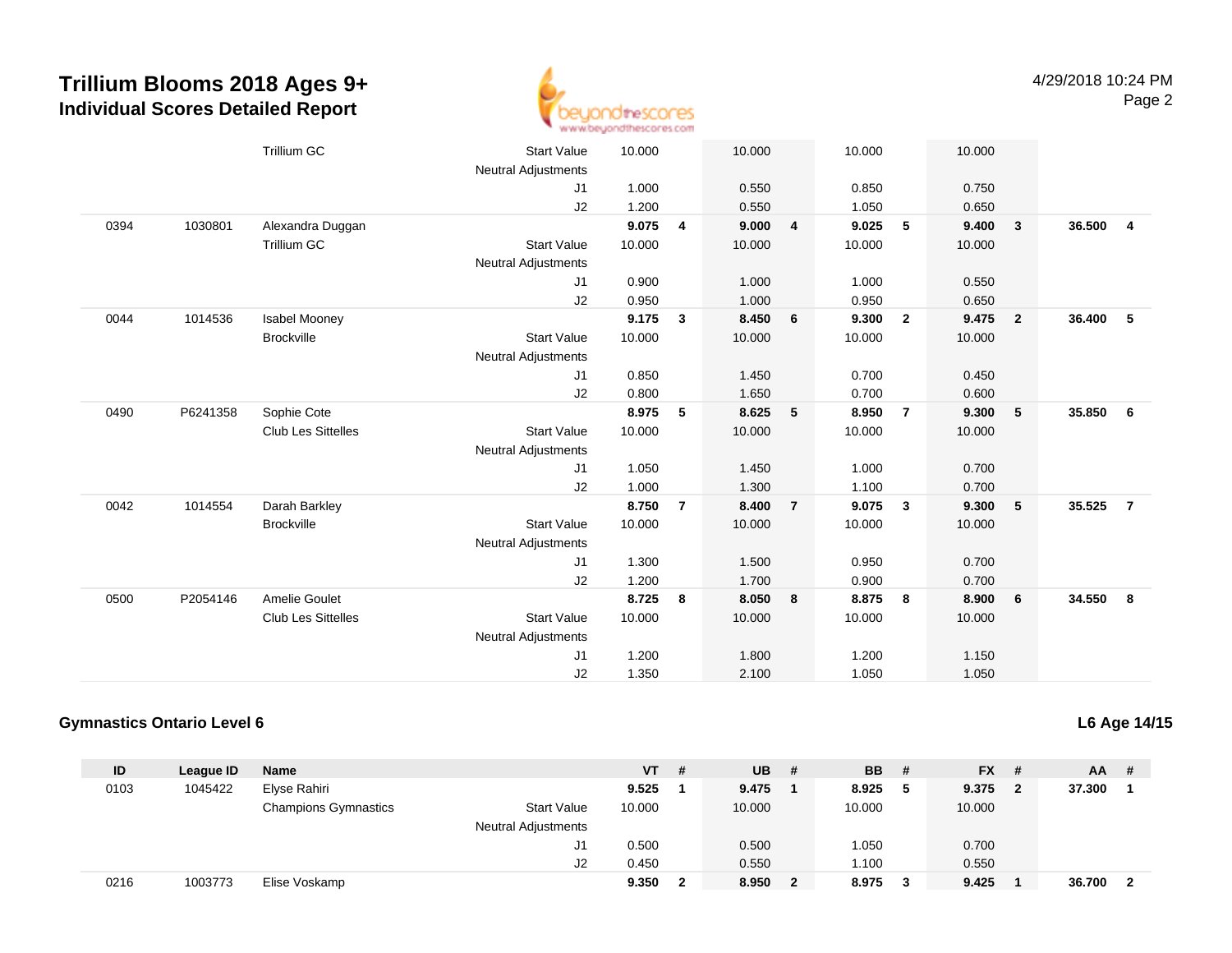

|      |          | Loyalist Gymnastics Club                  | <b>Start Value</b><br><b>Neutral Adjustments</b> | 10.000 |                | 10.000 |                         | 10.000 |                | 10.000         |                         |        |                         |
|------|----------|-------------------------------------------|--------------------------------------------------|--------|----------------|--------|-------------------------|--------|----------------|----------------|-------------------------|--------|-------------------------|
|      |          |                                           | J <sub>1</sub>                                   | 0.650  |                | 1.100  |                         | 0.900  |                | 0.550          |                         |        |                         |
|      |          |                                           | J2                                               | 0.650  |                | 1.000  |                         | 1.150  |                | 0.600          |                         |        |                         |
| 0221 | 1003630  | Miri Lambert                              |                                                  | 9.200  | 4              | 8.850  | $\mathbf{3}$            | 9.325  | $\overline{1}$ | 9.250          | $\overline{4}$          | 36.625 | $\overline{\mathbf{3}}$ |
|      |          | Loyalist Gymnastics Club                  | <b>Start Value</b>                               | 10.000 |                | 10.000 |                         | 10.000 |                | 10.000         |                         |        |                         |
|      |          |                                           | <b>Neutral Adjustments</b>                       |        |                |        |                         |        |                |                |                         |        |                         |
|      |          |                                           | J1                                               | 0.800  |                | 1.200  |                         | 0.650  |                | 0.750          |                         |        |                         |
|      |          |                                           | J2                                               | 0.800  |                | 1.100  |                         | 0.700  |                | 0.750          |                         |        |                         |
| 0330 | 1012012  | Samantha Callan                           |                                                  | 9.300  | 3              | 8.850  | $\mathbf{3}$            | 8.650  | $\overline{7}$ | 9.100          | $\overline{7}$          | 35.900 | $\overline{4}$          |
|      |          | Smiths Falls Gym Stars                    | <b>Start Value</b>                               | 10.000 |                | 10.000 |                         | 10.000 |                | 10.000         |                         |        |                         |
|      |          |                                           | <b>Neutral Adjustments</b>                       |        |                |        |                         |        |                |                |                         |        |                         |
|      |          |                                           | J1                                               | 0.650  |                | 1.000  |                         | 1.300  |                | 0.950          |                         |        |                         |
|      |          |                                           | J2                                               | 0.750  |                | 1.300  |                         | 1.400  |                |                |                         |        |                         |
| 0486 | P4791827 |                                           |                                                  | 8.700  | $\overline{7}$ | 8.475  | 6                       |        | $\overline{2}$ | 0.850<br>9.200 |                         | 35.500 | 5                       |
|      |          | Kaitlyn Ross<br><b>Club Les Sittelles</b> |                                                  |        |                |        |                         | 9.125  |                |                | 5                       |        |                         |
|      |          |                                           | <b>Start Value</b>                               | 10.000 |                | 10.000 |                         | 10.000 |                | 10.000         |                         |        |                         |
|      |          |                                           | <b>Neutral Adjustments</b>                       |        |                |        |                         |        |                |                |                         |        |                         |
|      |          |                                           | J <sub>1</sub>                                   | 1.400  |                | 1.600  |                         | 0.800  |                | 0.700          |                         |        |                         |
|      |          |                                           | J2                                               | 1.200  |                | 1.450  |                         | 0.950  |                | 0.900          |                         |        |                         |
| 0102 | 1045420  | Lina Attard                               |                                                  | 8.400  | 8              | 8.800  | $\overline{\mathbf{4}}$ | 8.950  | $\overline{4}$ | 9.200          | $\sqrt{5}$              | 35.350 | 6                       |
|      |          | <b>Champions Gymnastics</b>               | <b>Start Value</b>                               | 10.000 |                | 10.000 |                         | 10.000 |                | 10.000         |                         |        |                         |
|      |          |                                           | <b>Neutral Adjustments</b>                       |        |                |        |                         |        |                |                |                         |        |                         |
|      |          |                                           | J1                                               | 1.600  |                | 1.200  |                         | 0.950  |                | 0.750          |                         |        |                         |
|      |          |                                           | J2                                               | 1.600  |                | 1.200  |                         | 1.150  |                | 0.850          |                         |        |                         |
| 0104 | 1009336  | Victoria Park                             |                                                  | 8.800  | 6              | 8.775  | 5                       | 8.525  | 8              | 9.150          | $6\phantom{1}6$         | 35.250 | $\overline{7}$          |
|      |          | <b>Champions Gymnastics</b>               | <b>Start Value</b>                               | 10.000 |                | 10.000 |                         | 10.000 |                | 10.000         |                         |        |                         |
|      |          |                                           | <b>Neutral Adjustments</b>                       |        |                |        |                         |        |                |                |                         |        |                         |
|      |          |                                           | J1                                               | 1.200  |                | 1.100  |                         | 1.500  |                | 0.750          |                         |        |                         |
|      |          |                                           | J2                                               | 1.200  |                | 1.350  |                         | 1.450  |                | 0.950          |                         |        |                         |
| 0063 | 1011865  | Florence Gosselin                         |                                                  | 8.950  | 5              | 8.200  | $\overline{7}$          | 8.725  | 6              | 9.350          | $\overline{\mathbf{3}}$ | 35.225 | 8                       |
|      |          | <b>Brockville</b>                         | <b>Start Value</b>                               | 10.000 |                | 10.000 |                         | 10.000 |                | 10.000         |                         |        |                         |
|      |          |                                           | <b>Neutral Adjustments</b>                       |        |                |        |                         |        |                |                |                         |        |                         |
|      |          |                                           | J1                                               | 1.100  |                | 1.800  |                         | 1.300  |                | 0.600          |                         |        |                         |
|      |          |                                           | J2                                               | 1.000  |                | 1.800  |                         | 1.250  |                | 0.700          |                         |        |                         |
|      |          |                                           |                                                  |        |                |        |                         |        |                |                |                         |        |                         |

**Gymnastics Ontario Level 6**